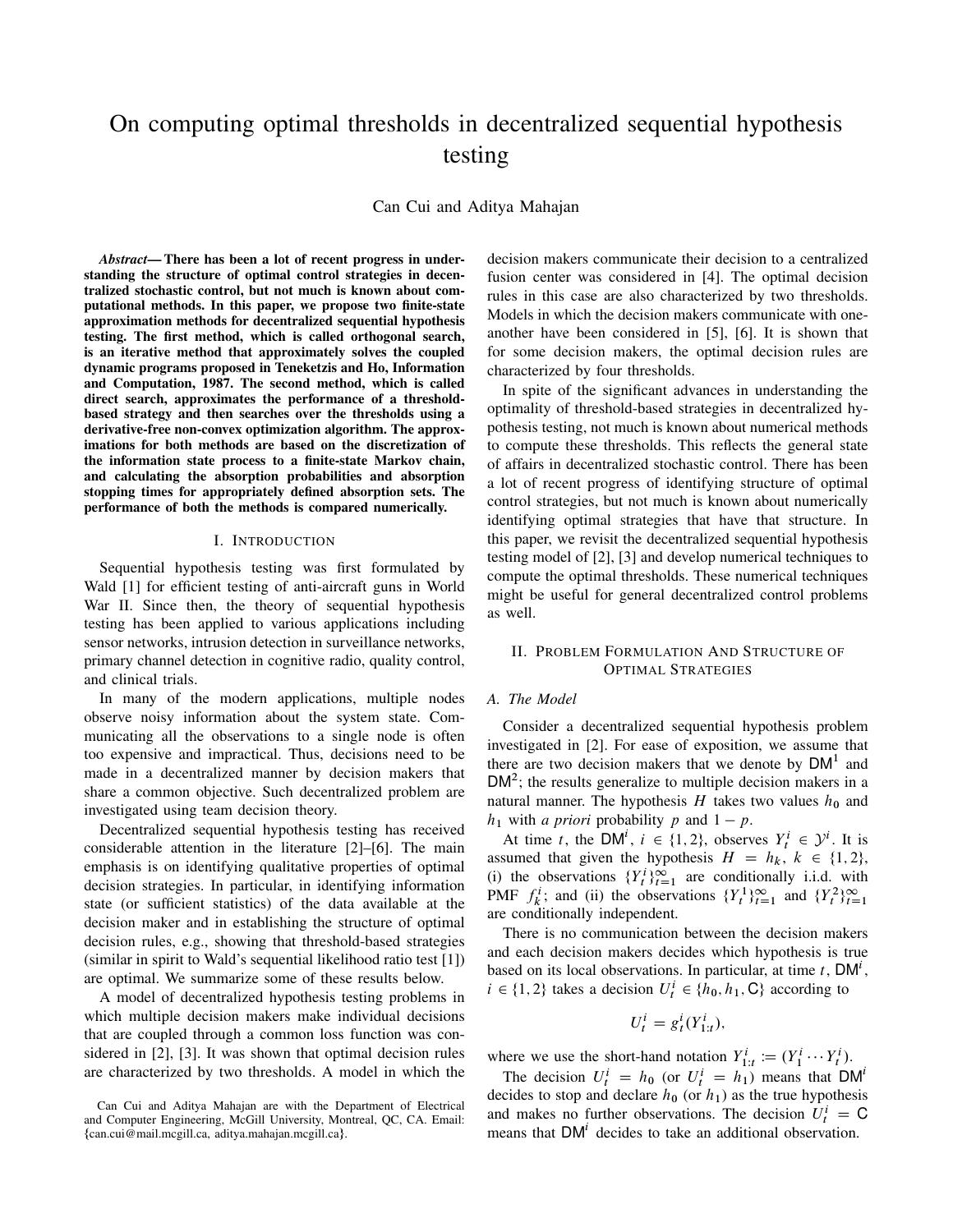Let  $N<sup>i</sup>$  denote the stopping time when DM<sup>i</sup> decides to stop, i.e.,

$$
N^{i} = \min\{t \in \mathbb{Z} > 0 : U_t^{i} \in \{h_0, h_1\}\}.
$$

We denote the terminal decision  $U_{N^i}^i$  by  $U^i$ .

There are two types of cost: (i) cost  $c^i$  for each observation at DM<sup>i</sup>, and (ii) a stopping cost  $\ell(U^1, U^2, H)$ , which satisfies the following assumptions:

(A1)  $\ell(U^1, U^2, H)$  cannot be decomposed as  $\ell(U^1, H)$  +  $\ell(U^2, H)$ , otherwise, the problem decomposes into two independent sequential hypothesis testing problems with one decision maker.

(A2) For any  $m, n \in \{h_0, h_1\}$ ,  $m \neq n$ ,

$$
\ell(m, m, n) \geqslant \ell(n, m, n) \geqslant c^i \geqslant \ell(n, n, n);
$$
  

$$
\ell(m, m, n) \geqslant \ell(m, n, n) \geqslant c^i \geqslant \ell(n, n, n).
$$

An example of such a loss function is:

$$
\ell(u^1, u^2, h) = \begin{cases} 0, & \text{if } u^1 = u^2 = h, \\ L_1, & \text{if } u^1 \neq u^2, \\ L_2, & \text{if } u^1 = u^2 \neq h; \end{cases}
$$

This loss function implies that if both DMs make correct stopping decisions, there is no loss; if one DM makes a correct stopping decision but the other does not, the loss is  $L_1$ ; and if both DMs make incorrect stopping decisions, then the loss is  $L_2$ . We will use this loss function in the numerical experiments in Section V.

Let  $\mathcal{G}^i$  denote the set of all strategies for DM<sup>i</sup>. Then for any choice  $(g^1, g^2) \in \mathcal{G}^1 \times \mathcal{G}^2$ , the total cost is

$$
J(g1, g2; p) = \mathbb{E}[c1N1 + c2N2 + \ell(U1, U2, H)].
$$
 (1)

We are interested in the following optimization problem: *Problem 1:* Given the prior probability p, the observation PMFs  $f_0^i$ ,  $f_1^i$ , the observation cost  $c^i$ , and the loss function  $\ell$ , find a strategy  $(g^1, g^2)$  that minimizes  $J(g^1, g^2; p)$  given by (1).

Note that in Problem 1, we are seeking team optimal decision strategies. For team problems, a weaker solution concept is that of person-by-person optimality (PBPO), defined below.

*Definition 1 (Person-By-Person Optimality (PBPO)):* A strategy  $(g<sup>1</sup>, g<sup>2</sup>)$  is called person-by-person optimal (PBPO) if

and

$$
J(g1, g2; p) \le J(\tilde{g}1, g2; p), \quad \forall \tilde{g}1 \in \mathcal{G}1.
$$

 $J(g^1, g^2; p) \leq J(g^1, \tilde{g}^2; p), \quad \forall \tilde{g}^2 \in \mathcal{G}^2,$ 

This gives rise to the following relaxation of Problem 1. *Problem 2:* Given the prior probability p, the observation PMFs  $f_0^i$ ,  $f_1^i$ , the observation cost  $c^i$ , and the loss function  $\ell$ , find a strategy  $(g^1, g^2)$  that is person-by-person optimal (PBPO).

In general, a person-by-person optimal strategy need not be team optimal. For an example in the context of hypothesis testing, see [7]. However, very little is known regarding team optimal solutions. For that reason, we concentrate on identifying person-by-person optimal strategies. In the next section, we present qualitative properties of optimal decision rules.

# *B. Structure of optimal decision rules*

For any  $i \in \{1, 2\}$ , let  $-i$  denote the other decision maker. For any realization  $y_{1:t}^i$  of  $Y_{1:t}^i$ , define the information state

$$
\pi_t^i := \mathbb{P}(H = h_0 \mid y_{1:t}^i).
$$

In addition, define

$$
q^{i}(y_{t+1}^{i} | \pi_{t}^{i}) \coloneqq \pi_{t}^{i} f_{0}^{i}(y_{t+1}^{i}) + (1 - \pi_{t}^{i}) f_{1}^{i}(y_{t+1}^{i}), \quad (2)
$$
  

$$
\phi^{i}(\pi_{t}^{i}, y_{t+1}^{i}) \coloneqq \pi_{t}^{i} f_{0}^{i}(y_{t+1}^{i}) / q^{i}(y_{t+1}^{i} | \pi_{t}^{i}). \quad (3)
$$

Then, by Bayes' rule, the update of the information state is given by

$$
\pi_{t+1}^i = \phi^i(\pi_t^i, y_{t+1}^i). \tag{4}
$$

For ease of notation, for any  $i \in \{1, 2\}$ ,  $k \in \{0, 1\}$ ,  $u^i \in$  $\{h_0, h_1\}$ , and  $g^i \in \mathcal{G}^i$ , define

$$
\xi_k^i(u^i, g^i; p) = \mathbb{P}(U^i = u^i \mid H = h_k; g^i, p), \quad (5)
$$

which is called the *operating characteristic* of the decision strategy and denotes the conditional probability given hypothesis  $H = h_k$  and information state p that DM<sup>i</sup> using strategy  $g^i$  makes a terminal decision  $u^i$ .

It was shown in [2] that  $\{\pi_t^i\}_{t=1}^\infty$  is an sufficient statistic for  $DM<sup>i</sup>$ . In particular:

*Proposition 1 ( [2]):* For any  $i \in \{1, 2\}$  and any strategy  $g^{-i} \in \mathcal{G}^{-i}$ , there is no loss of optimality for DM<sup>i</sup> to restrict attention to strategies of the form

$$
U_t^i = g_t^i(\pi_t^i). \tag{6}
$$

To characterize the structure of the optimal strategy, we define the following.

*Definition 2 (Threshold based strategy):* A strategy of the form (6) is called threshold based if there exists thresholds  $\alpha_t^i, \beta_t^i \in [0, 1], \alpha_t^i \leq \beta_t^i$ , such that for any  $\pi^i \in [0, 1],$ 

$$
g_t^i(\pi^i) = \begin{cases} h_1 & \text{if } \pi^i < \alpha_t^i, \\ C & \text{if } \alpha_t^i \leq \pi^i \leq \beta_t^i, \\ h_0 & \text{if } \pi^i > \beta_t^i. \end{cases}
$$

It was shown in [2] that threshold-based strategies are team optimal. In particular:

*Proposition 2 ( [2, Theorem 3.1]):* For any  $i \in \{1, 2\}$ , and any strategy  $g^{-i} \in \mathcal{G}^i$ , there is no loss of optimality in restricting attention to threshold-based strategies at  $DM<sup>i</sup>$ .

The intuition behind the result is as follows: if we arbitrarily fix the strategy  $g^{-i}$  of  $DM^{-i}$ , then  $DM^{i}$  is solving a centralized sequential hypothesis testing problem with loss function

$$
\hat{\ell}(u^{i}, h_{k}) := \mathbb{E}[\ell(u^{i}, U^{-i}, h_{k})] \n= \xi_{k}^{-i} (h_{0}, g^{-i}; p) \cdot \ell(u^{i}, h_{0}, h_{k}) \n+ \xi_{k}^{-i} (h_{1}, g^{-i}; p) \cdot \ell(u^{i}, h_{1}, h_{k}).
$$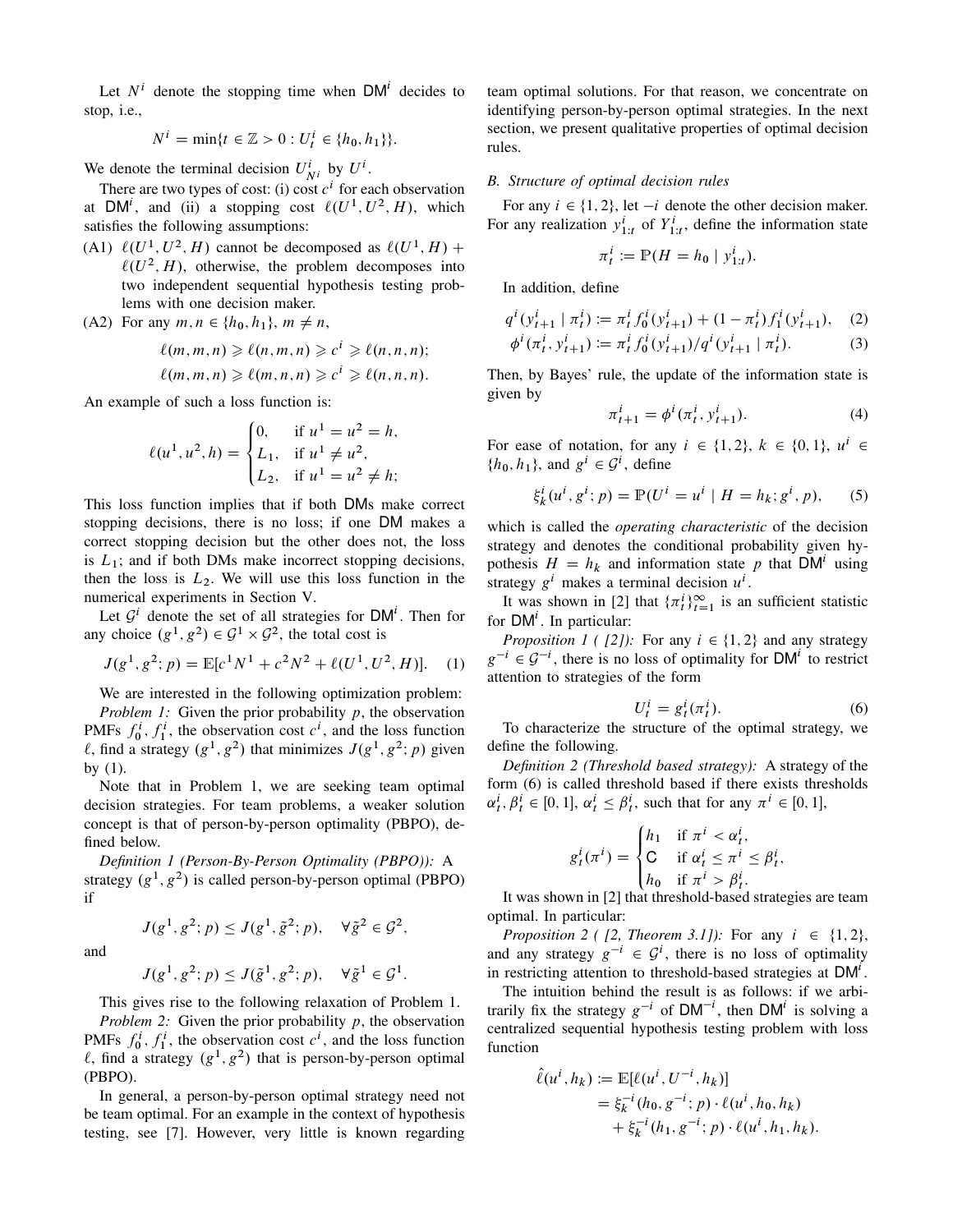From classical results in sequential hypothesis testing, we know that for any loss function of this form, the optimal strategy is threshold-based.

*Definition 3 (Time invariant strategy):* A strategy  $g^{i}$  =  $(g_1^i, g_2^i, \dots)$  is called time invariant if for any  $\pi^i \in [0, 1]$ ,  $g_t^i(\pi^i)$  does not depend on t.

For infinite-horizon problems with a single decision maker, there are time-invariant strategies that are optimal. However, that is not always the case for multiple decision makers. Nonetheless, it was shown in [2] that there are thresholdbased time-invariant strategies that are PBPO.

*Proposition 3 ( [2, Theorem 3.2]):* For any  $i \in \{1, 2\}$  and any *time-invariant* and *threshold-based* strategy  $g^{-i} \in \mathcal{G}^{-i}$ , there is no loss of optimality in restricting attention to timeinvariant and threshold-based strategies at  $DM<sup>i</sup>$ . Moreover, the best response strategy at  $DM<sup>i</sup>$  is given by the solution of the following dynamic program: for any  $\pi^{i} \in [0, 1]$ 

$$
V^{i}(\pi^{i}) = \min\{W_{0}^{i}(\pi^{i}, g^{-i}), W_{1}^{i}(\pi^{i}, g^{-i}), W_{\mathsf{C}}^{i}(\pi^{i}, g^{-i})\},\tag{7}
$$

where for  $k \in \{0, 1\}$ ,

$$
W_k^1(\pi^1, g^2) = \sum_{u^2 \in \{h_0, h_1\}} [\xi_0^2(u^2, g^2; \pi^1) \cdot \pi^1 \cdot \ell(h_k, u^2, h_0) + \xi_1^2(u^2, g^2; \pi^1) \cdot (1 - \pi^1) \cdot \ell(h_k, u^2, h_1)], \quad (8)
$$

 $W_k^2$  is defined similarly, and

$$
W_{\mathsf{C}}^{i}(\pi^{i}, g^{-i}) = c^{i} + [\mathcal{B}^{i}V^{i}](\pi^{i}), \tag{9}
$$

where  $\mathcal{B}^i$  is the Bellman operator given by

$$
[\mathscr{B}^i V^i](\pi^i) = \sum_{y^i \in \mathcal{Y}^i} q(y^i \mid \pi^i) \cdot V^i(\phi(\pi^i, y^i)),
$$

 $q(y^i | \pi^i)$  and  $\phi(\pi^i, y^i)$  are given by (2) and (3).

For ease of notation, denote a threshold-based strategy  $g^i$ by the tuple  $\langle \alpha^i, \beta^i \rangle$ . Theorem 3 gives two coupled dynamic programs, which we write succinctly as

$$
\langle \alpha^1, \beta^1 \rangle = \mathcal{D}^1(\langle \alpha^2, \beta^2 \rangle) \quad \text{and} \quad \langle \alpha^2, \beta^2 \rangle = \mathcal{D}^2(\langle \alpha^1, \beta^1 \rangle). \tag{10}
$$

A solution of these coupled dynamic program determines a PBPO solution for Problem 2.

Note that the above approach cannot be generalized to determine team optimal solutions for the following reason. In Theorem 3, it is assumed that  $DM^{-i}$  is using a time-invariant strategy but it has not been shown that this assumption is without loss of optimality. If this assumption is removed, then the expected loss function that is seen by  $DM<sup>i</sup>$  is not time-invariant. Consequently, the optimal strategy of DM<sup>'</sup> would not be time-invariant and we would need to identify optimal time-varying strategies. On the other hand, if we do assume that a time-invariant strategy is being used at  $DM^{-1}$ , then Theorem 3 shows that the best response strategy at  $DM<sup>t</sup>$ is also time-invariant and one can seek to identify the best strategies within the class of time-invariant strategies.

# *C. Computation of PBPO Strategies*

In [2], an approximate solution for these coupled dynamic programs was presented under the assumption that  $f_k^i$  are Gaussian distributions and

$$
c^i \ll \min\{\ell(h_0, h_1, h_0), \ell(h_1, h_0, h_1)\}.
$$
 (11)

Under (11), the stopping time  $N^i \gg 1$ , and one can use the asymptotic expressions of Type I and Type II errors in [1], [8]. This method can be extended to the non-Gaussian distributions using the expressions in [9], but it is not a good approximation when the stopping cost does not satisfy (11).

We do not assume (11) rather approximately solve the dynamic programs. The information state of these dynamic programs is continuous valued. To solve them numerically, we discretize the state space on a uniform grid. The operating characteristics  $\xi_k^i$  also needs to be computed to solve these dynamic programs.  $\xi_k^i$  is the probability that a discrete-time Markov process crosses a threshold and there are various methods to compute it approximately. One option is to use the asymptotic expressions of [1] (also see [8]); another option is to solve an appropriate Fredholm Integral equation (see [10]). To be consistent with the approximation that we use to solve the dynamic program, we compute  $\xi_t^i$ by approximating the discrete-time continuous-state Markov process by a *finite state* Markov chain.

Even within the class of time-invariant strategies, orthogonal search only identifies PBPO strategies. We propose a second method, which we call *direct search*, to approximate team optimal strategies (within the class of time-invariant strategies). To do so, we approximate the expected cost  $J(\langle \alpha^1, \beta^1 \rangle, \langle \alpha^2, \beta^2 \rangle; p)$  (which is given by (1)) of an arbitrary threshold-based strategy by approximating the evolution of  $\pi_t^i$ , which is a discrete-time continuous-state Markov process, by a *finite-state* Markov process. In general, this cost is not convex in the threshold. So, we use a derivativefree non-convex optimization method to identify the optimal thresholds. Since the objective function is non-convex, direct search can only identify locally optimal solution (within the class of time-invariant strategies).

Both the proposed methods only guarantee local optimality. So, it is not immediately clear which method is better. We perform a numerical comparison of the two methods in Section V. In most of our experiments, direct search outperforms orthogonal search; sometimes significantly.

#### III. METHOD I: ORTHOGONAL SEARCH

The coupled dynamic programs of (10) may be solved using *orthogonal search* procedure described below.

- 1) Start with an arbitrary threshold-based strategy  $(\langle \alpha_{(1)}^1, \beta_{(1)}^1 \rangle, \langle \alpha_{(1)}^2, \beta_{(1)}^2 \rangle).$
- 2) Construct a sequence of strategies as follows:

a) For even  $n$ :

and

$$
\langle \alpha_{(n)}^1, \beta_{(n)}^1 \rangle = \mathcal{D}^1(\langle \alpha_{(n-1)}^2, \beta_{(n-1)}^2 \rangle),
$$
  

$$
\langle \alpha_{(n)}^2, \beta_{(n)}^2 \rangle = \langle \alpha_{(n-1)}^2, \beta_{(n-1)}^2 \rangle.
$$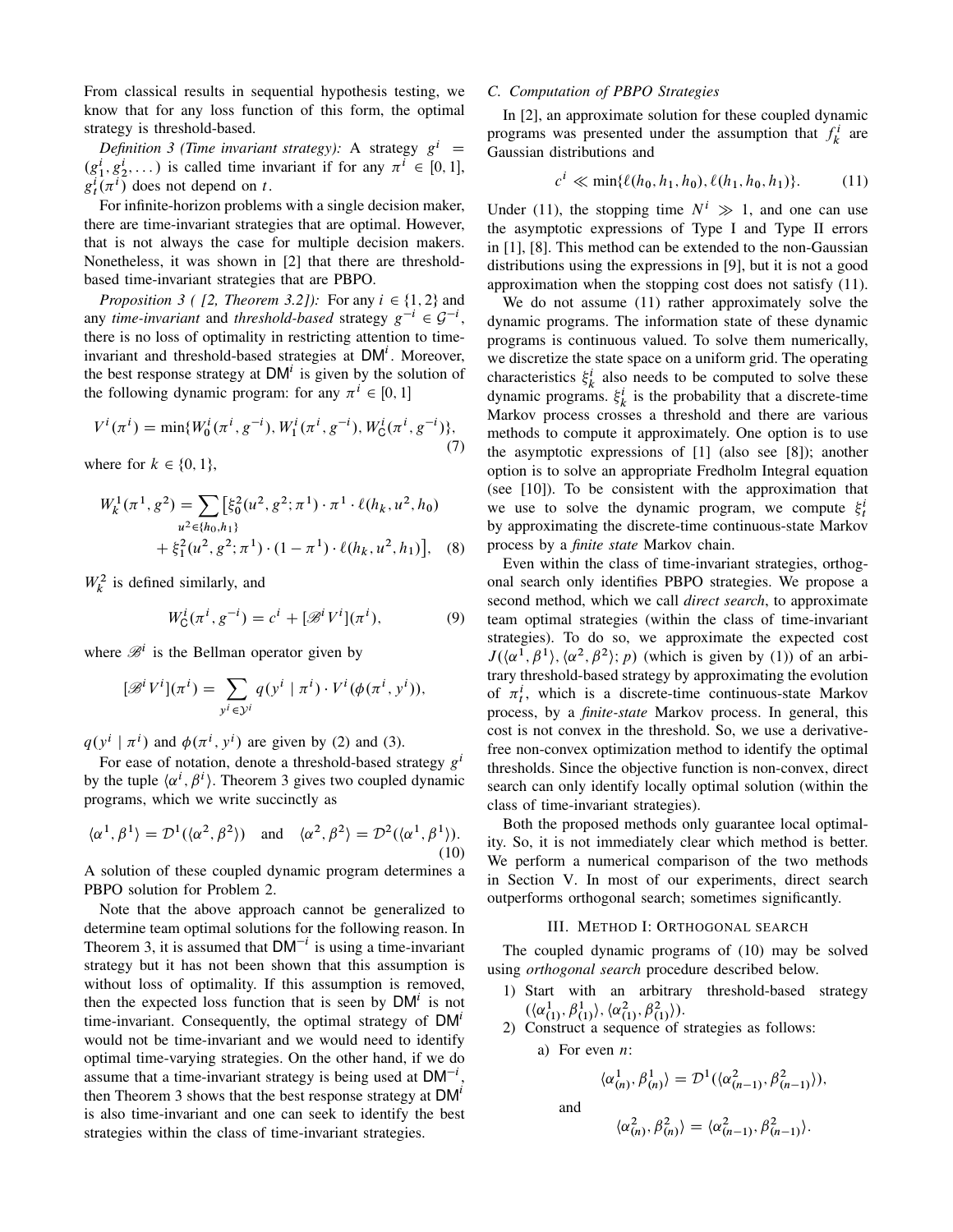b) For odd  $n$ :

$$
\langle \alpha_{(n)}^1, \beta_{(n)}^1 \rangle = \langle \alpha_{(n-1)}^1, \beta_{(n-1)}^1 \rangle,
$$

and

$$
\langle \alpha_{(n)}^2, \beta_{(n)}^2 \rangle = \mathcal{D}^2(\langle \alpha_{(n-1)}^1, \beta_{(n-1)}^1 \rangle).
$$

Note that orthogonal search is conceptually similar to the iterated best response procedure to compute Nash equilibirum and the coordinate descent procedure to compute local mininum of a function.

*Theorem 1:* The orthogonal search procedure described above converges to a time-invariant threshold-based strategy  $(g<sup>1</sup>, g<sup>2</sup>)$  that is person-by-person optimal.

*Proof:* For any strategy  $(g^1, g^2)$ , define

$$
J^{1}(g^{1}, g^{2}; p) = \mathbb{E}[c^{1}N^{1} + \ell(U^{1}, U^{2}, H)],
$$

and

$$
J^{2}(g^{1}, g^{2}; p) = \mathbb{E}[c^{2}N^{2} + \ell(U^{1}, U^{2}, H)].
$$

Then, by construction, for even  $n$ 

$$
J^{1}(g_{(n)}^{1}, g_{(n)}^{2}; p) \leq J^{1}(g_{(n-1)}^{1}, g_{(n-1)}^{2}; p),
$$

and, for odd  $n$ 

$$
J^{2}(g_{(n)}^{1}, g_{(n)}^{2}; p) \leq J^{2}(g_{(n-1)}^{1}, g_{(n-1)}^{2}; p).
$$

Thus, at every step  $n$ ,

$$
J(g_{(n)}^1, g_{(n)}^2; p) \le J(g_{(n-1)}^1, g_{(n-1)}^2; p),
$$

Therefore, the sequence  $\{J(g_{(n)}^1, g_{(n)}^2; p)\}\$ is a decreasing sequence lower bounded by 0. Hence, a limit exists and the limiting strategy is PBPO.

There are two difficulties in using orthogonal search. First, at step *n*, we need to compute  $\xi_k^i$  for a threshold-based strategy  $\langle \alpha_{(n)}^i, \beta_{(n)}^i \rangle$ . Second, the dynamic program at step n is a POMDP. So, we either need to discretize the state-space, or use the point-based methods [11], [12].

We use discretization to approximately compute  $\xi_k^i$  and solve the dynamic program as well. In principle, other approaches can be used for both approximations.

# *A. The discretization procedure*

For any  $m \in \mathbb{N}$ , define  $\mathcal{S}_m = \{0, \frac{1}{m}, \frac{2}{m}, \dots, 1\}$ . For any  $i \in \{0, 1\}$ , we approximate the [0, 1]-valued Markov process  $\{\pi_i^i\}_{i=1}^{\infty}$ , which is given by (4), by a  $S_m$ -valued Markov chain. We consider three approximations that make different assumptions on probability distribution of  $Y^i$ . We denote the corresponding transition probabilities by  $P_0^i$ ,  $P_1^i$ , and  $P^i_*$ . For  $P^i_k$ ,  $k \in \{0, 1\}$ , we assume that  $Y^i \sim f^i_k$ ; for  $P^i_*$  we assume that  $Y^i_{t+1} \sim q^i(\cdot | \pi^i_t)$ , which is given by (2). The discretization procedure is shown in Algorithm 1, which corresponds to the first-order hold method in [13].

Note that the transition probabilities  $P_k^i$ ,  $k \in \{0, 1\}$ , approximate the evolution of the  $\{\pi_i^i\}_{i=1}^\infty$  process when hypothesis  $H = h_k$  is true. We will use these to approximate probabilities  $\xi_k^i$ . On the other hand, the transition probability  $P^i_*$  approximates the uncontrolled evolution of  $\{\pi^i_t\}_{t=1}^{\infty}$ . This will be used to approximately solve the dynamic program of Proposition 3.

#### Algorithm 1: Compute transition matrices

**input** : Discretization size  $m$ , DM  $i$ output:  $P_0^i$ ,  $P_1^i$ ,  $P_*^i$ forall  $s_p \in S_m$  do forall  $y \in \mathcal{Y}^i$  do let  $s_+ = \phi^i(s, y^i)$ find  $s_q$ ,  $s_{q+1} \in S_m$  such that  $s_+ \in [s_q, s_{q+1})$ find  $\lambda_q^y$ ,  $\lambda_{q+1}^y \in [0, 1]$  such that •  $\lambda_q^{\dot{y}} + \lambda_{q+1}^{\dot{y}} = 1$ •  $s_+ = \lambda_q^y s_q + \lambda_{q+1}^y s_{q+1}$ forall  $q \in \{0, 1, ..., m\}$  do  $[P_0^i]_{pq} = \sum_{y} \lambda_q^y \cdot f_0^i(y) \cdot s_p$  $[P_1^i]_{pq} = \sum_{y}^{j} \lambda_q^{\dot{y}} \cdot f_1^i(y) \cdot (1 - s_p)$  $[P_{*}^{i}]_{pq} = \sum_{y}^{\infty} \lambda_{q}^{y} \cdot q^{i}(y^{i} | s_{p})$ 

# *B. Approximately computing*  $\xi_k^i$

Fix a decision maker  $i, i \in \{1, 2\}$ , and the threshold  $H =$  $h_k$ ,  $k \in \{0, 1\}$ . Given any threshold-based strategy  $g^i =$  $\langle \alpha^i, \beta^i \rangle$  such that  $\alpha^i, \beta^i \in S_m$ , define sets  $\mathcal{A}_0^i$ ,  $\mathcal{A}_1^i \subset S_m$  as follows:

$$
\mathcal{A}_0^i = \{ \beta^i, \beta^i + \frac{1}{m}, \dots, 1 \} \text{ and } \mathcal{A}_1^i = \{ 0, \frac{1}{m}, \dots, \alpha^i \}.
$$

Note that  $\xi_k^i(h_0, g^i; p)$  corresponds to the event that the Markov process  $\{\pi_t^i\}_{t=1}^{\infty}$  that starts in p, goes above the threshold  $\beta^i$  before it goes below the threshold  $\alpha^i$ . This event is approximated by the event that the Markov chain with transition probability  $P_k^i$  that starts in p (which is assumed to belong to  $S_m$ ) gets absorbed in the set  $A_0^i$  before it is absorbed in the set  $A_1^i$ . A similar interpretation holds for  $\xi_k^i(h_1, g^i; p)$ .

Thus, to approximate  $\xi_k^i$ , we can consider the Markov chain with transition probability  $P_k^i$  and two absorption sets:  $A_0^i$  and  $A_1^i$ . Let  $\hat{P}_k^i$  be the transition matrix of the corresponding absorbing Markov chain. Re-order states so that  $\hat{P}_k^i$  may be written in the canonical form

$$
\hat{P}_k^i = \begin{pmatrix} Q_k^i & R_k^i \\ 0 & I \end{pmatrix}.
$$

Define  $B_k^i = (1 - Q_k^i)^{-1} R_k^i$ . From standard results in Markov chain analysis, we know that for any  $s \in S_m \setminus (A_0^i \cup$  $A_1^i$ ) and  $b \in \{0, 1\}$ ,  $[B_k^i]_{sb}$  is the probability that the Markov chain starting in state *s* is absorbed in the set  $A_b^i$ . Thus,

$$
\xi_k^i(h_b, \langle \alpha^i, \beta^i \rangle; p) \approx [B_k^i]_{p^*b}, \quad b \in \{0, 1\}, \qquad (12)
$$

where  $p^*$  denotes the index of p in  $S_m \setminus (A_0^i \cup A_1^i)$ .

# *C. Approximate solution of the dynamic program*

Using the procedure of the previous section, we can approximate  $\xi_k^i(\cdot, g^{-i}; \pi^i)$ , and therefore approximately compute  $W_k^i(\pi^i, g^{-i})$ , for any  $\pi^i \in S_m$  and any threshold-based strategy  $g^{-i} = \langle \alpha^{-i}, \beta^{-i} \rangle$ . To approximately solve the dynamic program of Proposition 3, we also need to approximate the Bellman operator  $\mathcal{B}^i$ . Define an approximate Bellman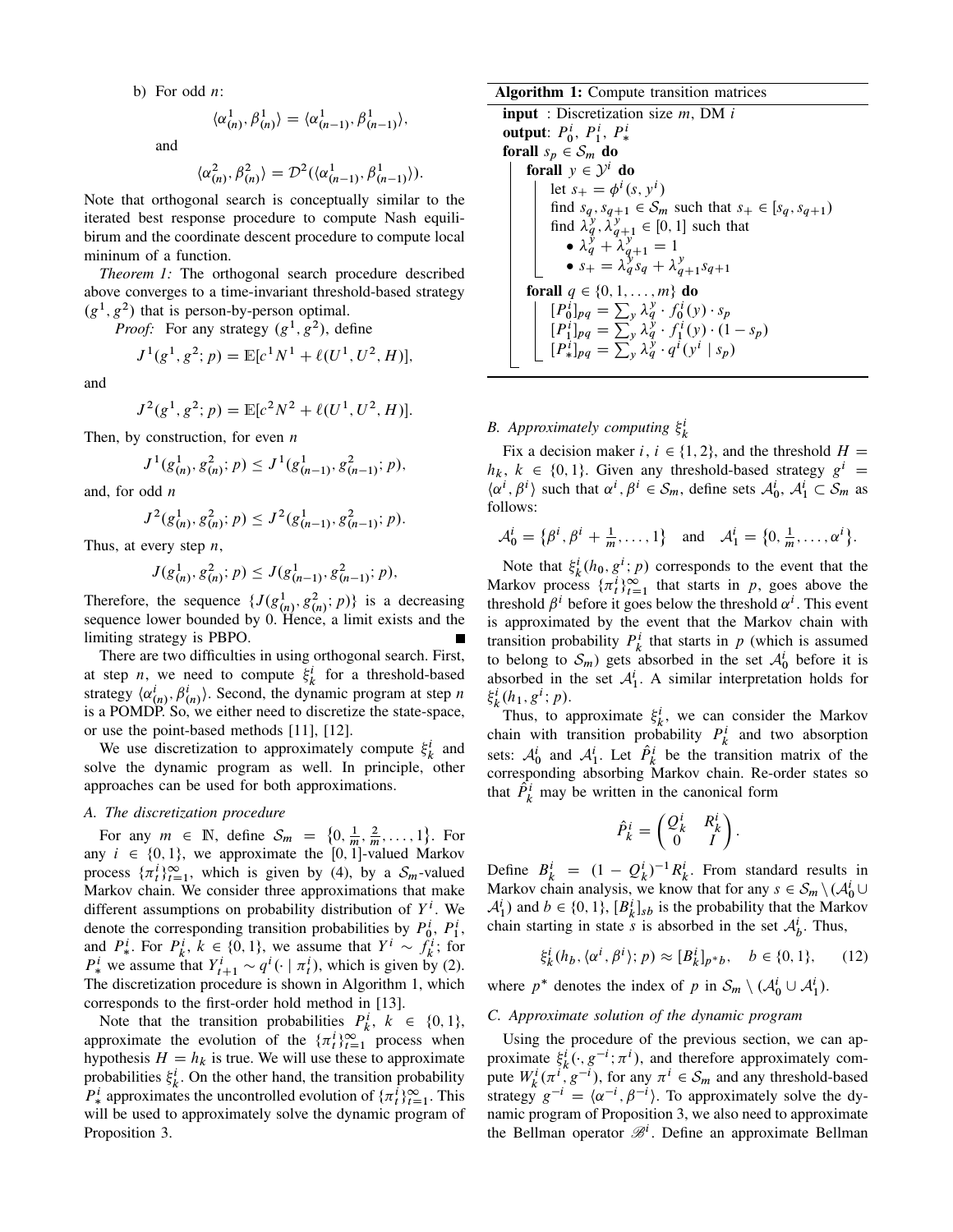operator using the first-order hold transition matrix  $P^i_*$  as follows:

$$
[\hat{\mathscr{B}}^i V^i](s) = c^i + \sum_{s_+ \in S_m} [P^i_*]_{ss_+} V(s_+).
$$

Then  $\hat{\mathscr{B}}^i$  corresponds to the discretization of  $\mathscr{B}^i$  on  $\mathcal{S}_m$ and performing linear interpolation on points outside  $S_m$ (see [14]). Hence, it may be used to approximately compute  $W_{\rm C}(\pi^i, g^{-i}).$ 

Combing all these, we get an approximate procedure to solve the dynamic program of Proposition 3. This, in turn, gives an approximate procedure for finding a PBPO strategy using orthogonal search.

# IV. METHOD II: DIRECT SEARCH

In this section, we describe a second approach to compute team optimal threshold-based strategies. The main idea of the approach is to approximately compute the performance of a generic threshold-based strategy  $(\langle \alpha^1, \beta^1 \rangle, \langle \alpha^2, \beta^2 \rangle)$ , and then optimize over the thresholds. For this reason, we call this approach *direct search*.

# *A. Performance of an arbitrary strategy*

Given an arbitrary strategy  $(g^1, g^2)$  and  $i \in \{1, 2\}, k \in$  ${0, 1}$ , define:

$$
\theta_k^i(g^i; p) = \mathbb{E}[N_i \mid H = h_k; g^i, p].
$$

Note that we index  $\theta_k^i$  by the *a priori* probability p. Then the total cost  $(1)$  is given by

$$
J(g1, g2; p) = p \cdot [c1 \cdot \theta_0^1(g1; p) + c2 \cdot \theta_0^2(g2; p)] + (1 - p) \cdot [c1 \cdot \theta_1^1(g1; p) + c2 \cdot \theta_1^2(g2; p) + \sum_{u1, u2 \in \{h_0, h_1\}^2} [p \cdot \xi_0^1(u1, g1; p) \cdot \xi_0^2(u2, g2; p) \cdot \ell(u1, u2, h_0) + (1 - p) \cdot \xi_1^1(u1, g1; p) \cdot \xi_1^2(u2, g2; p) \cdot \ell(u1, u2, h_1)].
$$
(13)

For an arbitrary strategy, it is difficult to compute  $\theta_k^i$ and  $\xi_k^i$ . However, based on the approximation presented in Section III-B, when  $(g<sup>1</sup>, g<sup>2</sup>)$  are threshold-based strategies, then  $\xi_k^i$  may be approximated by the absorption probabilities of appropriate sets for a Markov chain with transition matrix  $P_k^i$ . The same idea can be used to approximate  $\theta_k^i(g^i; p)$ , as explained below.

Given any threshold-based strategy  $g^i = \langle \alpha^i, \beta^i \rangle$ , define sets  $A_0^i$  and  $A_1^i$ , and the matrix  $\hat{P}_k^i$  as in Section III-B. Define  $T_k^i = (I - Q_k^i)^{-1}$ **1**, where **1** is a column vector with all entries as 1. From standard results in Markov chain analysis, we know that for any  $s \in S_m \setminus (A_0^i \cup A_1^i)$ ,  $[T_k^i]_s$  is the expected stopping time that the Markov chain starting in state s is absorbed in  $(\mathcal{A}_{b}^{i} \cup \mathcal{A}_{1}^{i})$ . Thus,

$$
\theta_k^i(\langle \alpha^i, \beta^i \rangle; p) \approx [T_k^i]_{p^*},\tag{14}
$$

where  $p^*$  denotes the index of p in  $S_m \setminus (A_0^i \cup A_1^i)$ .

By substituting the approximate values of  $\theta_k^i$  from (14) and  $\xi_k^i$  from (12) in (13), we can approximately compute  $J(\langle \alpha^1, \beta^1 \rangle, \langle \alpha^2, \beta^2 \rangle; p)$  when  $p, \alpha^1, \beta^1, \alpha^2, \beta^2 \in S_m$ .

# *B. Approximate search over all threshold-based strategies*

Although there is no analytic expression for  $J(\langle \alpha^1, \beta^1 \rangle, \langle \alpha^2, \beta^2 \rangle; p)$ , it can be numerically approximated using the method proposed above. In general, team problems are non-convex in strategy space; so we expect  $J(\langle \alpha^1, \beta^1 \rangle, \langle \alpha^2, \beta^2 \rangle; p)$  to be non-convex in the parameters  $(\alpha^1, \beta^1, \alpha^2, \beta^2)$ . For an example, see [7].

In principle, such non-convex optimization problems can be solved using *derivative-free* methods that do no use numerical or analytic gradients (see [15]). In the numerical results we use one of the simplest derivative-free algorithms— Nelder-Mead simplex algorithm (see [16]). This step can be replaced by more sophisticated algorithms to obtain better results. However, it is not possible to guarantee that such algorithms will converge to team optimal solution. Thus, in practice, the direct search algorithm converges to a locally optimal solution.

To reduce the dependence of the numerical results on the choice of the *a priori* probability p, we pick multiple values of p in a finite set  $P \subset [0, 1]$  and use

$$
\hat{J}(\langle \alpha^1, \beta^1 \rangle, \langle \alpha^2, \beta^2 \rangle) = \frac{1}{|\mathcal{P}|} \sum_{p \in \mathcal{P}} J(\langle \alpha^1, \beta^1 \rangle, \langle \alpha^2, \beta^2 \rangle; p)
$$

as the objective function for the non-convex optimization algorithm. If  $J(\langle \alpha^1, \beta^1 \rangle, \langle \alpha^2, \beta^2 \rangle, p)$  was computed exactly, then such an averaging will not affect the result of the optimization algorithm because the optimal strategy  $(g<sup>1</sup>, g<sup>2</sup>)$ does not depend on the choice of p.

## V. NUMERICAL COMPARISON OF THE TWO METHODS

Both the approaches presented in this paper only guarantee local optimality. In this section, we compare their performance on a benchmark system in which  $\mathcal{Y}^1 = \mathcal{Y}^2 = \{0, 1\}$ and the loss function is of the form

$$
\ell(u^1, u^2, h) = \begin{cases} 0, & \text{if } u^1 = u^2 = h, \\ L_1, & \text{if } u^1 \neq u^2, \\ L_2, & \text{if } u^1 = u^2 \neq h. \end{cases}
$$
 (15)

For both methods, we use  $m = 1000$  and in direct search, we use  $P = S_m$ .

Note that the choice of parameters  $(c^1, c^2, L_1, L_2)$  and observation distributions  $(f_0^1, f_1^1, f_0^2, f_1^2)$  completely specifies the model. We first consider an example where we pick specific values for the parameters and the distributions. Then we compare the performance of the two methods when all the parameters are chosen at random.

# *A. A specific example*

Let  $c^1 = c^2 = 1$ ,  $L_1 = 20$ ,  $L_2 = 50$  and

$$
f_0^1 = [0.25 \quad 0.75], \qquad f_0^2 = [0.80 \quad 0.20],
$$
  

$$
f_1^1 = [0.60 \quad 0.40], \qquad f_1^2 = [0.30 \quad 0.70].
$$

The result of orthogonal search and direct search are shown in Table I. Both approaches converge to a locally optimal solution. For this particular example, direct search converges to a slightly better solution that orthogonal search.